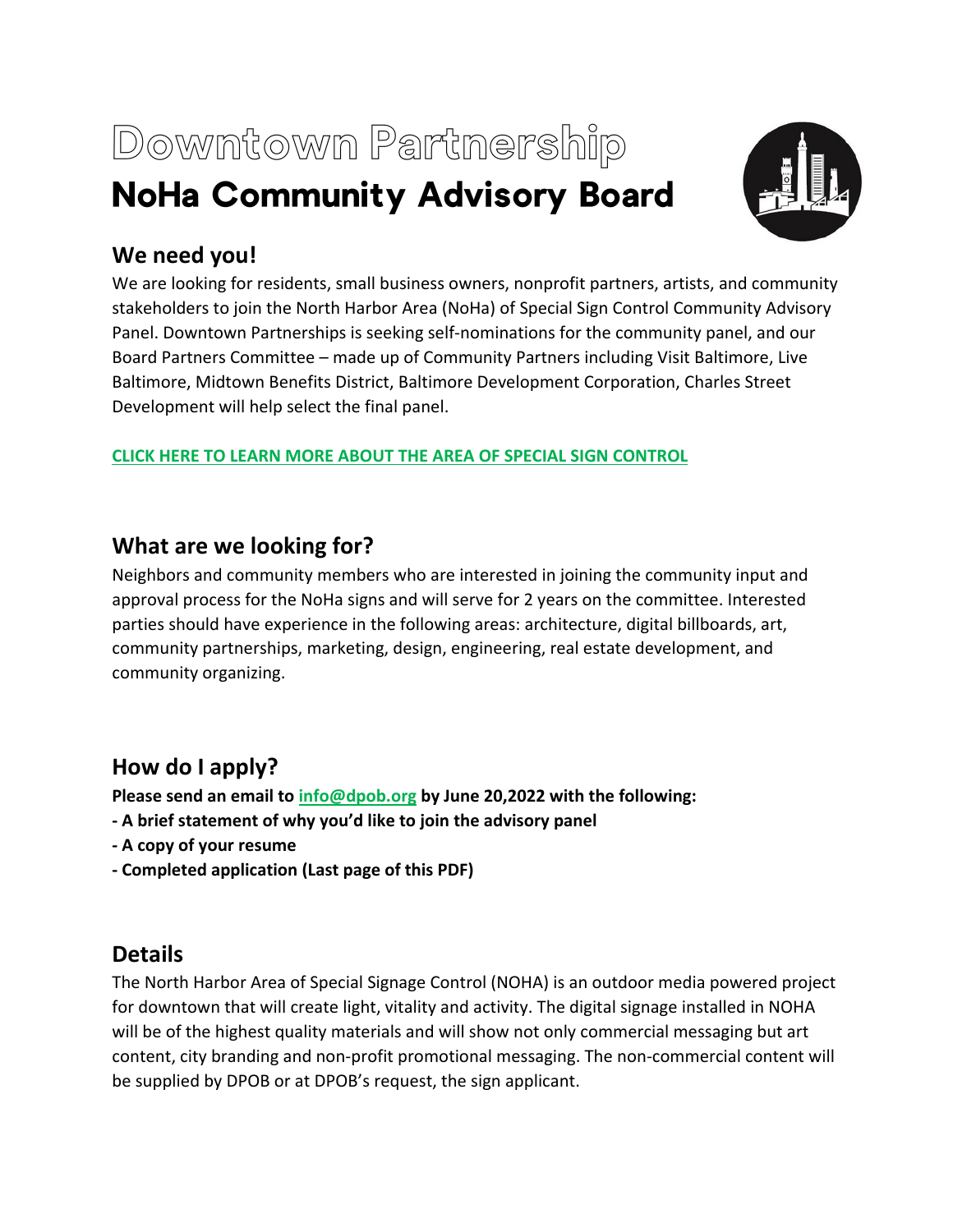#### **As an Advisory Committee member you will review and comment on new signage applications to ensure that the signs proposed serve the aesthetic and community purposes of the district.**

The Advisory Committee is made up of 12 representatives ranging from residents to architects to non-profit organization members. Four of the committee seats will be held by the City A&E Districts, and the other eight need to be filled through this community outreach effort.

Each member will serve a two-year term and the committee will meet once a month to discuss their signage application comments. Meetings will be postponed during a month with no pending signage applications or agendas pertaining to content planning.

The purpose of the Advisory Committee is to review sign applications to make sure that all the required elements for the application are included. This role is important as these signs are intended to enhance downtown through art and community content and quality sign aesthetics. The sign applications cannot move forward to City permitting until the committee and DPOB have concluded that the sign applicant has met its aesthetic, community and cultural obligations. Additionally, as an Advisory Committee member you will play an important role in determining the community content for the screens.

*Specifically, you will help Downtown Partnership of Baltimore with:*

- (i) define the parameters for small business advertising;
- (ii) define the parameters for community content; and
- (iii) help interview and hire curators for art content.
- (iv) Review and comment on "New Sign Concept Submissions"

## **Advisory Committee Role Expectations**

As a member of the committee, you will be expected to:

- 1. Diligently review each sign application sent to you by DPOB in a timely manner;
- 2. Have no direct sign applicant financial connection;
- 3. Have no communication with any member of any sign applicant team;
- 4. Have no direct personal financial connection to any sign applicant team or property owner;

5. Keep your review confidential from everyone other than your fellow committee Members

6. Make the majority of zoom and/or in person meetings to review applications and content plans; and

7. Commit to a 2-year term on the panel.

\_\_\_\_\_\_\_\_\_\_\_\_\_\_\_\_\_\_\_\_\_\_\_\_\_\_\_\_\_\_\_\_\_\_\_\_\_\_\_\_\_\_\_\_\_\_\_\_\_\_\_\_\_\_\_\_\_\_\_\_\_\_\_\_\_\_\_\_\_\_\_\_

For questions about applications, committee expectations, or the NoHa sign plan, please contact Claudia Jolin, [cjolin@dpob.org](mailto:cjolin@dpob.org) or Lauren Hamilton, Lhamilton@dpob.org.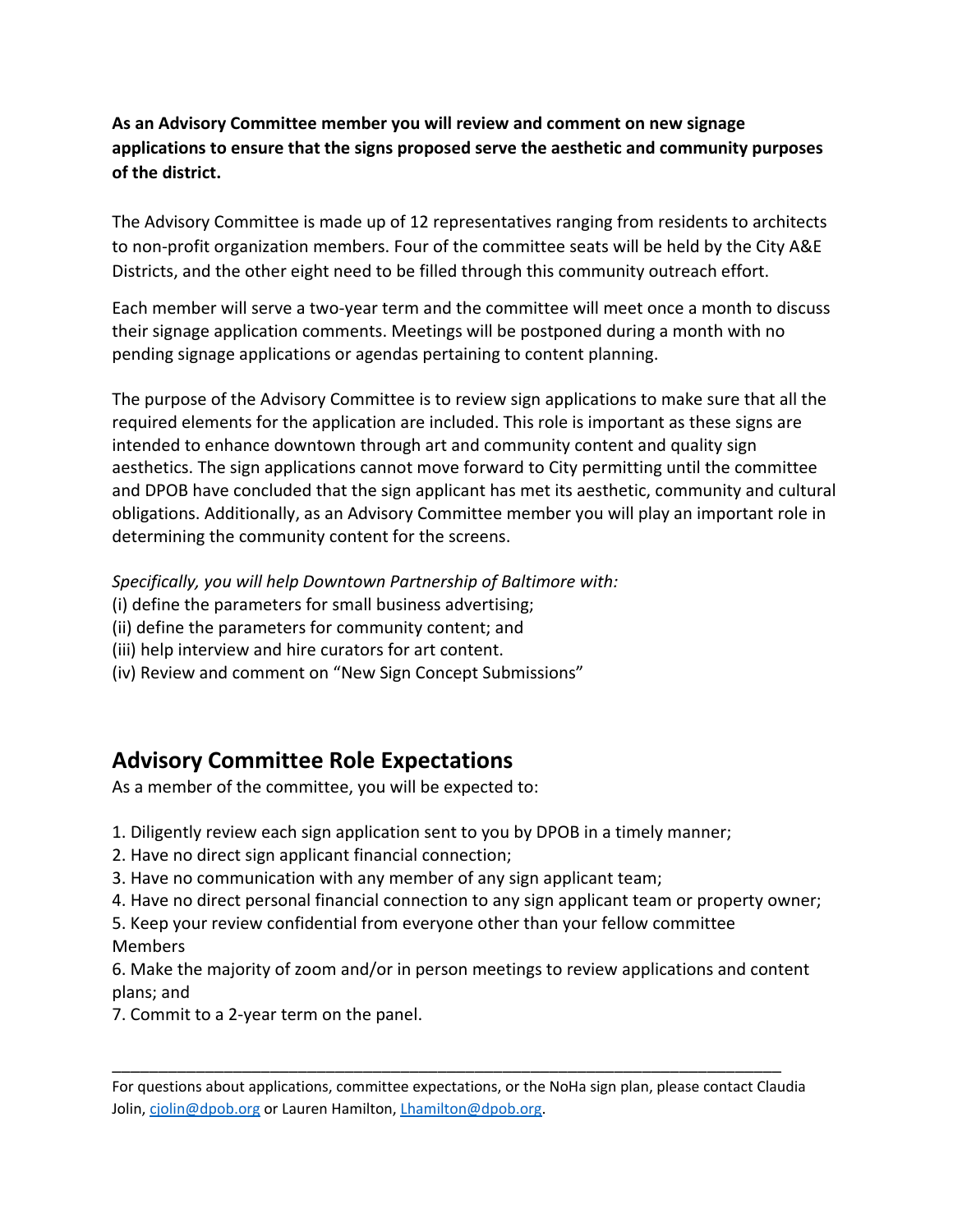# **NoHa Community Advisory Board Application**

#### **CONTACT INFO**

| Email Address: The Contract of the Contract of the Contract of the Contract of the Contract of the Contract of |
|----------------------------------------------------------------------------------------------------------------|

#### **RELEVANT EXPERIENCE**

Please list previous experience and education that aligns with the mission and

needs of the advisory board: